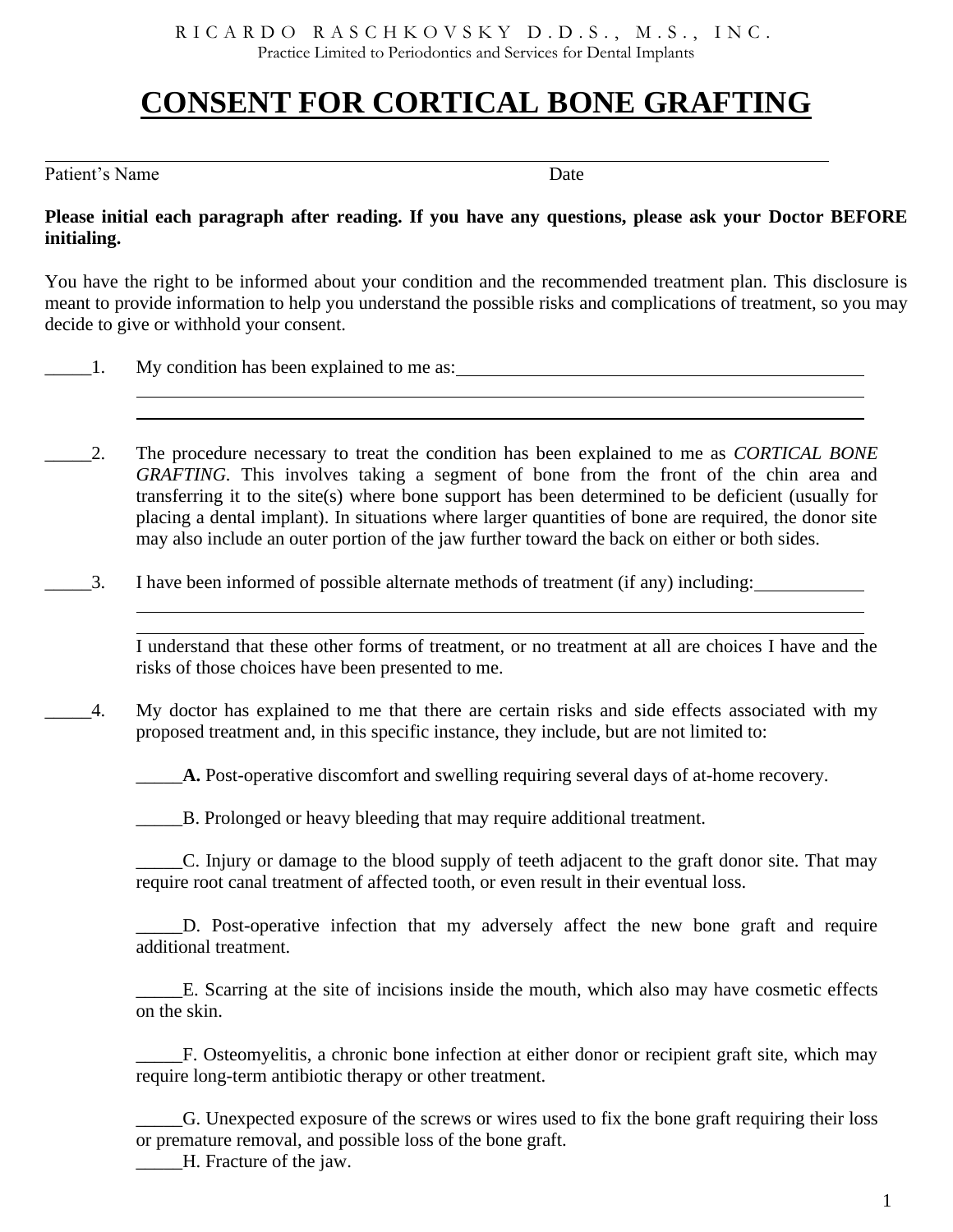#### R I C A R D O R A S C H K O V S K Y D . D . S ., M . S ., I N C . Practice Limited to Periodontics and Services for Dental Implants

\_\_\_\_\_I. Injury to sensory nerves in either donor or recipient sites, resulting in numbness, tingling, pain, or other sensory disturbances in the chin, lip, cheek, face, teeth, gums or tongue, and which my persist for several weeks or months, or rarely may be permanent.

\_\_\_\_\_J. Failure of the graft to integrate with natural bone, loss of vitality or other unexpected loss of the bone graft.

\_\_\_\_\_K. To supplement the cortical graft, natural particles of donor bone, or other forms of synthetic bone are often packed around the cortical graft. These particles may also become devitalized and be lost, often over some period of time.

L. Biologic/synthetic membranes are often used to contain and protect the graft. Some may require a second procedure to remove them; or some may be unexpectedly lost in which case the graft may be adversely affected.

\_\_\_\_\_M. This grafting procedure is planned in two stages: one to take and place the graft, then a second to remove various fixation devices (screws, wires, and membranes). If planned, dental implants may be placed at the second stage, or weeks or months of further healing may be required before the bone graft is sufficiently mature to place implants.

\_\_\_\_\_N. Allergic reactions (previously unknown) to any medications used in treatment.

- \_\_\_\_\_5. I understand that I must commit to timely placement of the planned dental implant. If too much time passes, the bone graft may resorb ("melt away") and the resulting deficient bone will not permit implant placement.
- \_\_\_\_\_6. It has been explained that during the course of treatment unforeseen conditions may be revealed that may require changes in the procedure noted in paragraph **2** above. I authorize my doctor and staff to use professional judgment to perform such additional procedures that are necessary and desirable to complete my surgery.
- $\Box$ 7. The anesthetic I have chosen for my surgery is:
	- ❑ Local Anesthesia
	- ❑ Local Anesthesia with Nitrous Oxide/Oxygen Analgesia
	- ❑ Local Anesthesia with Oral Pre-medication
	- ❑ Local Anesthesia with Intravenous Sedation
	- ❑ General Anesthesia
- \_\_\_\_\_8. **ANESTHETIC RISKS** include: discomfort, swelling, bruising, infection, prolonged numbness and allergic reactions. There may be inflammation (phlebitis) at the site of an intravenous injection that may cause prolonged discomfort and/or disability and may require special care. Nausea and vomiting, although uncommon, may be unfortunate side effects of IV anesthesia. Intravenous anesthesia is a serious medical procedure and although considered safe, does carry the rare risks of heart irregularities, heart attack, stroke, brain damage or even death.

# \_\_\_\_\_9. **YOUR OBLIGATIONS IF IV ANESTHESIA IS USED:** -

A. Because anesthetic medications cause prolonged drowsiness, you MUST be accompanied by a responsible adult to drive you home and stay with you until you are sufficiently recovered to care for yourself. This may be up to **24** hours.